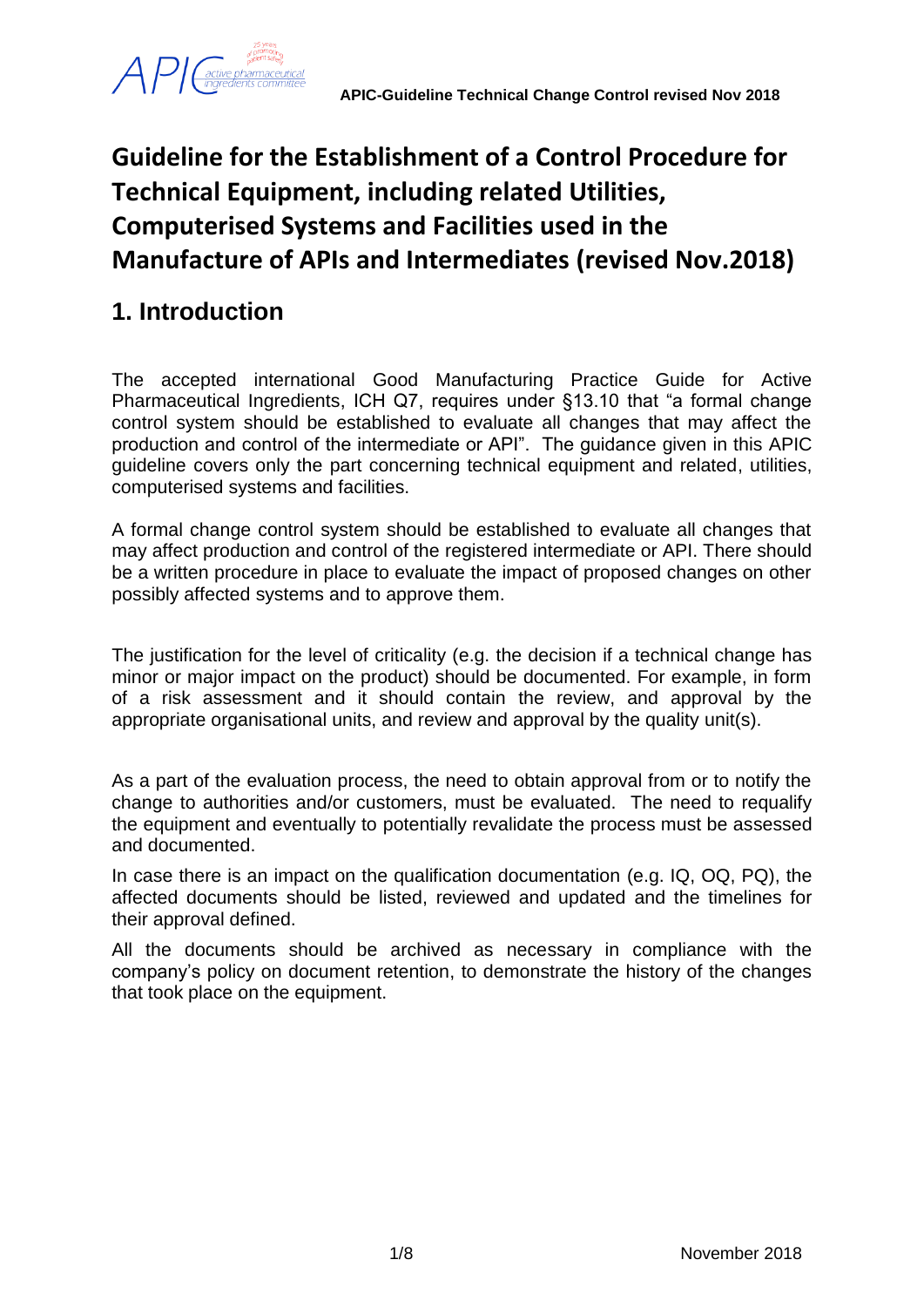

## **2. Authors**

Van Krevelen, Björn (Janssen Pharmaceutica) Reviewed by: Fendt, Rainer (BASF) Paulo, Luisa (Hovione SC) Vandeweyer, Francois (Janssen Pharmaceutica) Storey, Anthony W. (Pfizer) Opitz, Ulrich-Andreas (Merck KGaA) Clauss, Laurent (Novacap) Girard, Stephanie (Novacap) Garcia, Jordi (Boehringer Ingelheim)

## **3. Objective of the guideline**

## *3.1 Purpose*

This document is intended to provide guidance for technical change control of equipment and related utilities, computerized systems [e.g. Process (PLC) and Distributed Control Systems (DCS)] and facilities for the manufacturing of active pharmaceutical ingredients (APIs) and Intermediates. In the following text, this is referred to as

"technical equipment".

This guideline is based on the requirements of the ICH Q7 and industry best practices. Other relevant publications (see Appendix) were considered.

This document provides an example of commonly applied solutions and practical assistance on how technical change control can be handled and/ or interpreted. It is not intended to provide an exhaustive list of "how to do" technical change control, which a company should develop subsequently. Adoption of this guidance will provide companies with the confidence to have accomplished, with the minimal requirements, a change control system for technical equipment.

### *3.2 Scope*

This guidance applies to technical equipment, used in the manufacture of APIs and intermediates for use in human drug (medicinal) products. It does not include Analytical Equipment.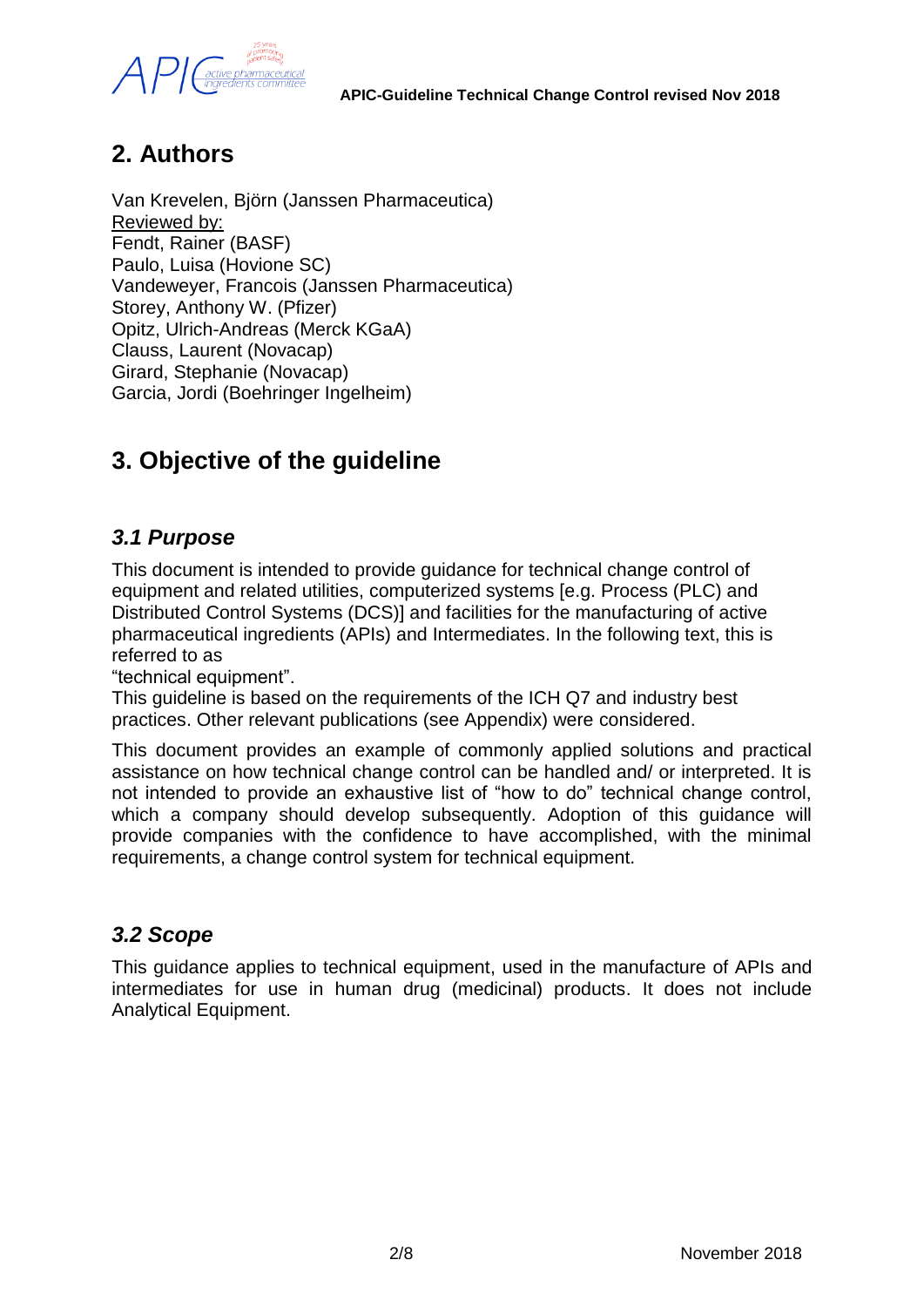

## **4. Definitions**

#### Change Control

A system to propose, review, justify, evaluate, document, implement, approve, and close changes to technical equipment used in the manufacture of APIs and intermediates to ensure a constant qualified status of the systems concerned.

#### Emergency change

An unplanned change of a piece of equipment as a result of an emergency, which needs to be repaired immediately in order to maintain personal or environmental safety or preserve the quality of the product.

#### "Like for like" Change

Replacement of a piece of equipment by another with identical characteristics and function (same material of construction, size, type, etc., but not necessarily from the same manufacturer). The fact if equipment is like for like needs to be thoroughly reviewed, justified and recorded with written approval of the Process Owner, QU and if applicable Regulatory Affairs. These changes can be considered minor impact changes.

#### Major impact changes

A change expected to have a potential impact on product quality. Changes with an uncertain impact level should be handled as major impact changes.

#### Minor impact changes

A change not expected to have an impact on product quality. Also called Standard change.

#### Process owner

The person who has the ultimate accountability for the system which is subject of the proposed change.

#### Quality Unit (QU)

An organisational unit independent of production that fulfils both Quality Assurance and Quality Control responsibilities.

#### Standard Changes:

See minor changes.

#### Technical Change

A technical change is a planned modification (expansion, replacement, removal, addition) with respect to qualified equipment (defined state of a piece of technical equipment).

#### Technical Equipment:

Manufacturing equipment, utilities, computerized systems [e.g. Process (PLC) and Distribution and Control Systems (DCS)] and facilities used in the manufacturing of APIs.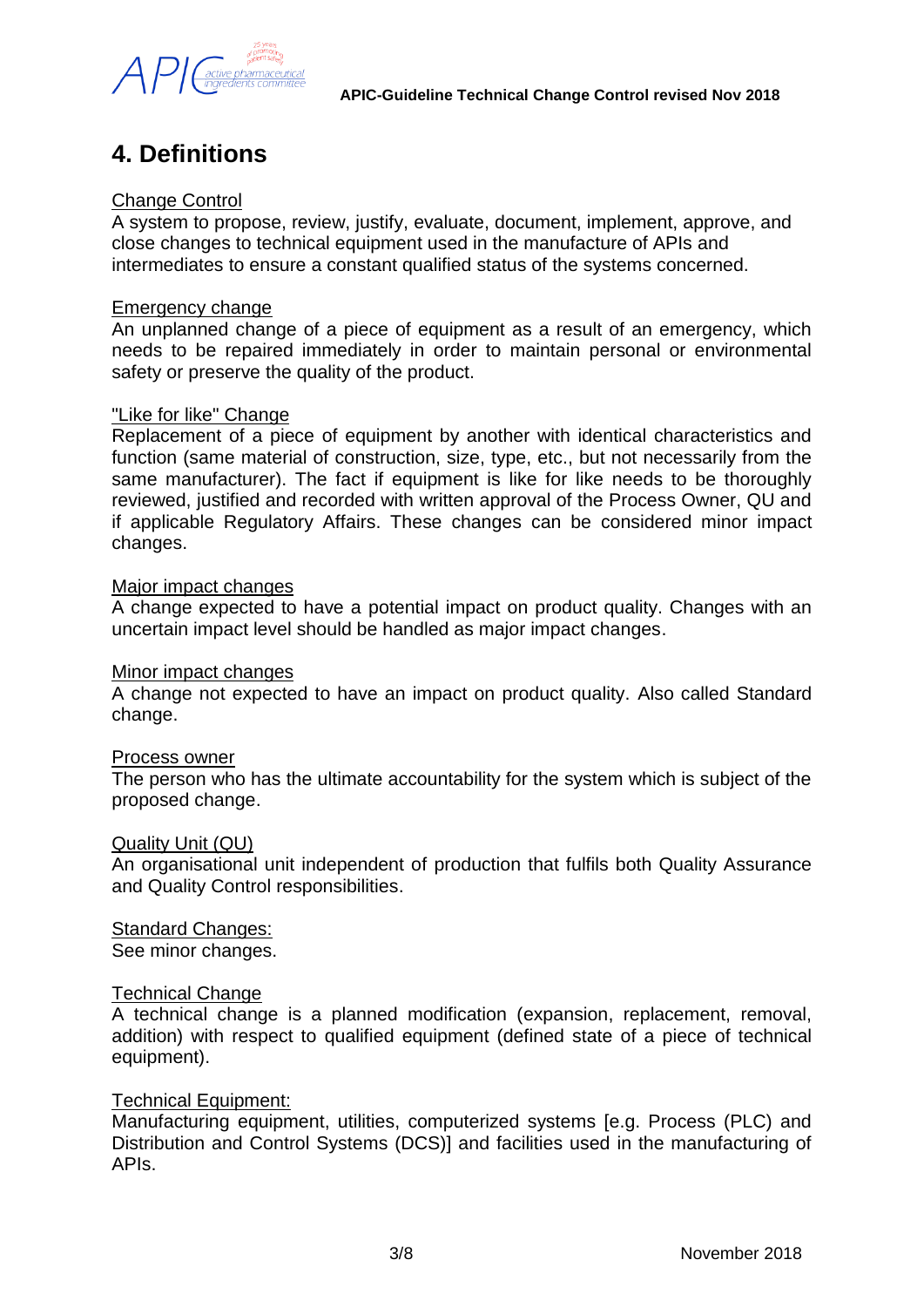

## **5. Impact of Changes on affected Systems**

Important repairs and maintenance work, such as replacement of major parts of equipment, may affect the performance of the process and the quality of the product.

Rearrangements in manufacturing areas (for example rooms with defined environmental conditions) and/or support systems (utilities, e.g.: HVAC systems, systems for water, steam, CIP/SIP-systems) may result in changes in the process and therefore, revalidation/requalification may be necessary.

## **6. Responsibilities**

### *6.1 Process owner*

- **6.1.1** Responsible for technical changes and to follow the valid change control procedure.
- **6.1.2** Decides about the impact of the technical change on product quality (major/minor impact). The participation of the QU in this decision should be clearly established according to the company procedure in this matter.
- **6.1.3** It is recommended that the process owner should prepare a list-of changes with minor impact on product quality (standard changes).
- **6.1.4** Every technical change with major impact should be assessed by the Process Owner.

## *6.2 Quality Unit (QU)*

- **6.2.1** The involvement of the QU is required to decide if the change has, or potentially will have, impact on the product quality.
- **6.2.2** The QU is responsible for the implementation and maintenance of the change control system.
- **6.2.3** The QU must approve the minor or standard changes list. The QU needs to make sure the minor changes list is up-to-date, and re-approved whenever minor changes are added or removed from the list.
- **6.2.4** Every technical change with major impact should be assessed at least by the QU.
- **6.2.5** The QU is responsible for periodical evaluation of the system and its effectiveness

## *6.3 Regulatory Affairs (RA)*

*6.3.1* Every technical change with major impact should be assessed at least by RA. RA is required to assess the potential impact on regulatory filing. RA decides about the measures to be taken to document the change appropriately. In case an approved change has impact on regulatory filing it is the responsibility of the RA department to take appropriate action.

### *6.4 Technical Department (TD)*

*6.4.1* The TD is required to evaluate and approve the (technical) impact of a proposed change.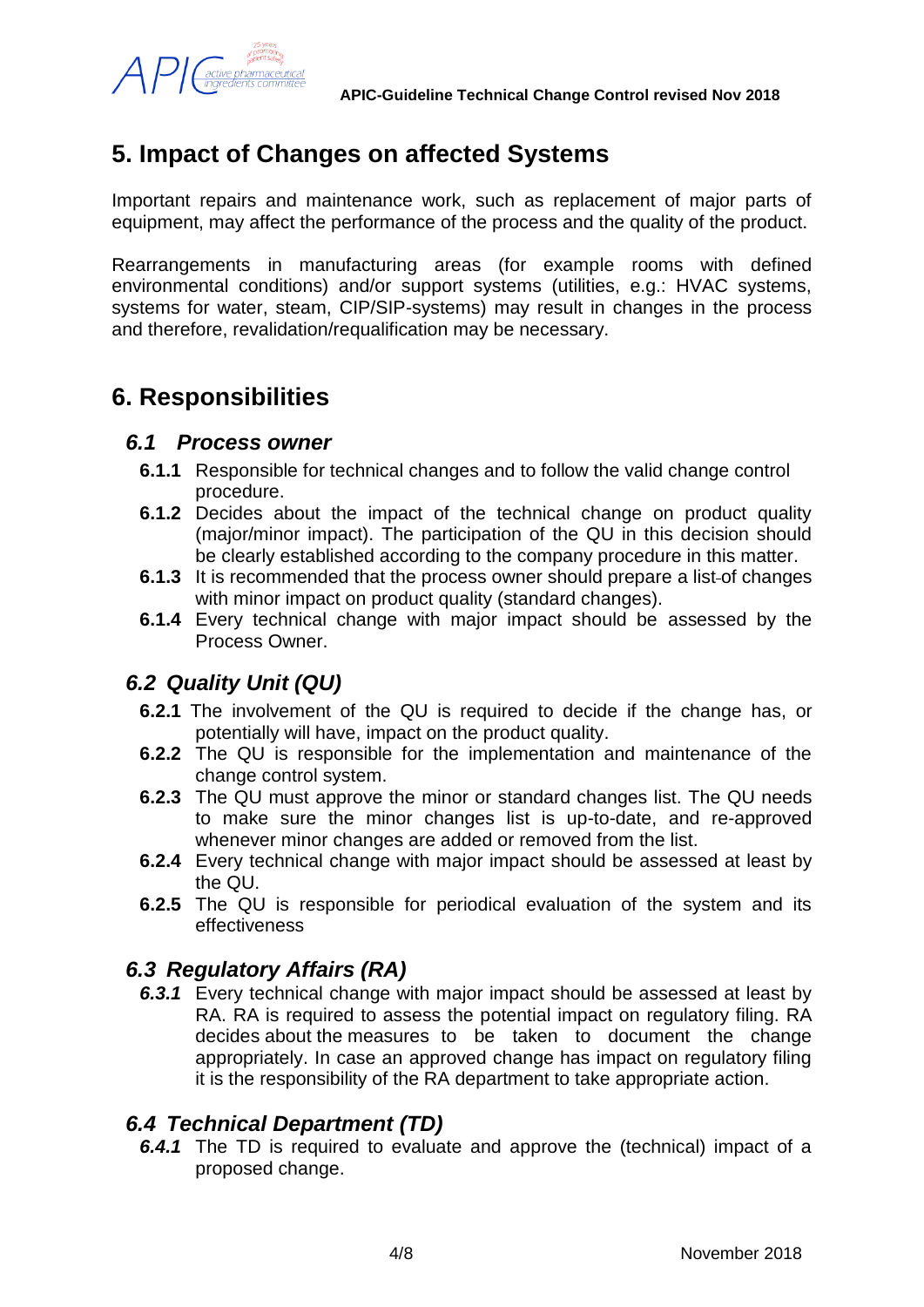

## **7. Criteria for criticality**

Some typical questions that can help further to decide whether technical changes are major or minor, are given below:

If the component to be changed…

- can directly contact the product or product components, and is not considered a like for like change;
- can directly affect the product quality by normal operation or control (e.g., impurity profile, crystal form and size, residual solvent or stability of the API);
- indicates and records alarm functions critical to the process;
- is used to record, output or archive data for batch records or labels and other GMP documentation or labels;
- is used to demonstrate compliance with the registered process;
- can influence the quality and performance of support systems (e.g., water, steam, HVAC, etc.);
- is used to ensure access control to critical data or functions (user identification and authenticity);
- is used to perform analytical investigations that are relevant for batch release;
- is used for critical calculations (e.g., analytical data that are relevant for batch release);
- is used for batch release;
- is used to control batch status or shelf life;
- is used to control the production process (recipe/process description);
- is used to transfer critical data (interface) to another quality relevant system;
- is used to give information about the quality of the product (e.g. printers for process related data);
- is used to ensure or record critical conditions for warehouses;
- is used to control maintenance or calibration of critical equipment;
- is used to create, modify, record, document, review, approve GMP data;

…then, the change may have a potential impact on product quality and should therefore be carefully assessed and reviewed, considering traceability to design base risks, before implementation. These changes are considered major.

## **8. Procedure**

- **8.1** The procedure should always begin with a request for a change. This request should be formalised in some way, for example as a form in paper or electronic form and be signed by the requestor.
- **8.2** The request triggers the question of the potential impact of the change on the product quality. It can be necessary to define several levels of impact on the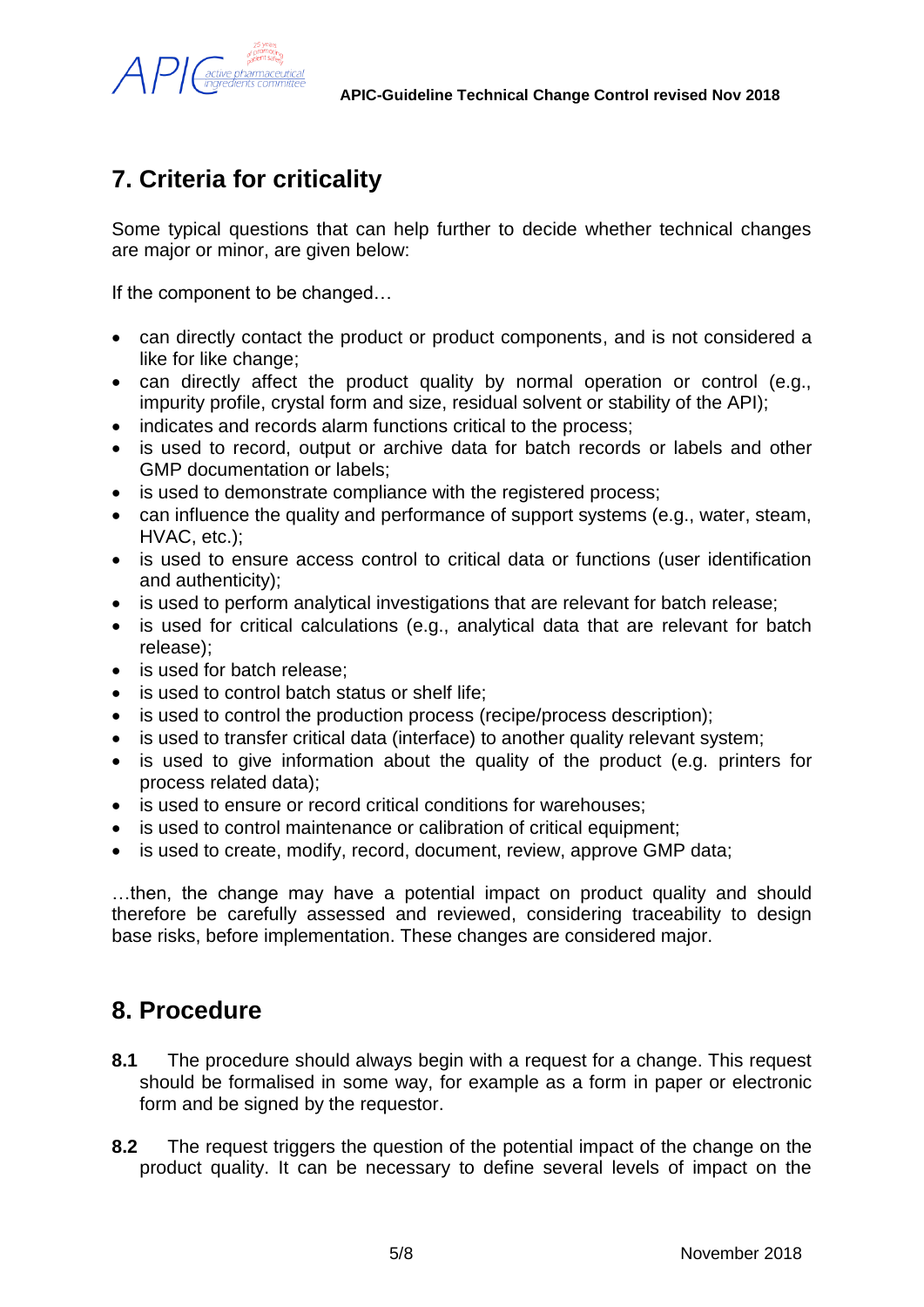

product quality, but it is recommended there should be at least two categories: major and minor impact. The treatment of these two options should be clearly different and defined as part of the local process.

- **8.3** There should be clear rules for the decision, whether the impact of the change on the product quality is major or minor: who decides and why the decision is taken (See under 6 and 7). All included in the decision (Process Owner, QU, RA, TD) need to sign for approval of the decision. If other aspects are affected by the change, other department need to be involved as well. For example, safety aspects, could require EHS department to be involved. Or Computerized System changes could need involvement of Subject Matter Experts.
- **8.4** For the management of changes, an early decision is required of who should be involved. The decision should be taken (and recorded on the change request) by the process owner, who normally has the best knowledge of the impact of changes on the product (or at least can estimate it with a high degree of certainty). The principle of double checking should be implemented at this point of the procedure. A signature by the Technical Department is first required. The QU should be involved as an approver to check the decision about product quality impact (unless the proposed change matches a pre-approved minor change in the list of minor or standard changes. RA should be involved to assess the potential impact on regulatory filing.
- **8.5** If the owner has decided that the change will have minor impact on the quality of the product, and all included in the decision (Process Owner, QU, RA, TD) agree with this decision, it can be implemented. The change should be adequately documented.
- **8.6** The implementation of changes with minor impact can be achieved in a more rapid and efficient manner using check lists of standard changes. The list of these changes should have been (pre)approved by the QU.
- **8.7** If the decision has been taken that the change can or will have a major impact on the quality of the product, the QU must be further involved. An adequate rationale (e.g. a risk assessment) and an appropriate action plan should accompany such a change request. This builds the basis for the approval by the QU.
- **8.8** After the QU approval, the change can be implemented. If other aspects are affected by the change, for example regulatory filing or safety aspects, additional release activities can be needed. Where such activities have been defined, these should be fulfilled before the reuse of the equipment. Release of the equipment itself, can be one of these activities.
- **8.9** The start of a change control system for technical equipment should be established immediately after the completion of qualification. This will ensure that the qualified status is maintained.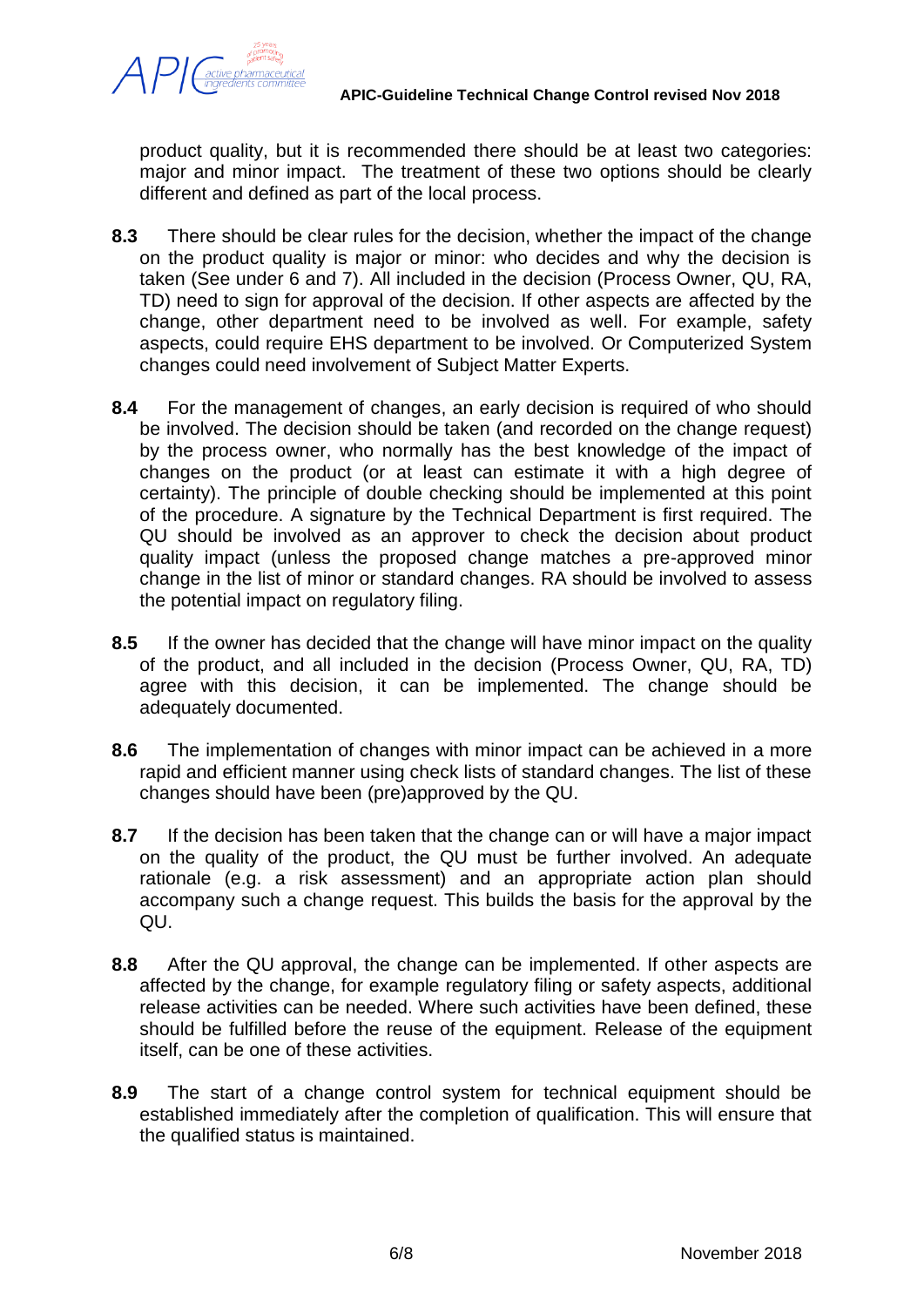

- **8.10** There shall be a process in place to manage changes that may occur during the qualification.
- **8.11** The change request for emergency changes can be formalised after the replacement. Emergency cases should be defined by each company in an appropriate way.

## **9. Appendix**

## *9.1 List of relevant Guidelines*

- 1. ICH, GOOD MANUFACTURING PRACTICE GUIDE FOR ACTIVE PHARMACEUTICAL INGREDIENTS Q7 (CPMP/ICH/4106/00), 2000
- 2. ICH Q7 Guideline: Good Manufacturing Practice Guide for Active Pharmaceutical Ingredients - Questions and Answers, June 2015
- 3. Pharmaceutical Inspection Co-Operation Scheme PIC/S PI 006-3, Recommendations on Validation Master Plan, Installation and Operational Qualification, Non-Sterile Process Validation, Cleaning Validation, PIC/S Secretariat, Geneva, September 2007.
- 4. ISPE Commissioning and Qualification Baseline Guide Volume 5.

## *9.2 List of Abbreviations*

- API = Active Pharmaceutical Ingrdient
- $\bullet$  CIP = Cleaning in Place
- DCS = Distributed Control System
- EHS = Environment Health & Safety
- $\bullet$  HVAC = heating, ventilation, air conditioning
- $\bullet$  PO = Process Owner
- PLC = Programmable Logic Controller
- $\bullet$  QU = Quality Unit
- $\bullet$  RA = Regulatory Affairs
- $SIP =$  Sterilisation in Place
- SME = Subject Matter Expert
- TD = Technical Department

## *9.3. Enclosure*

Scheme of the procedure